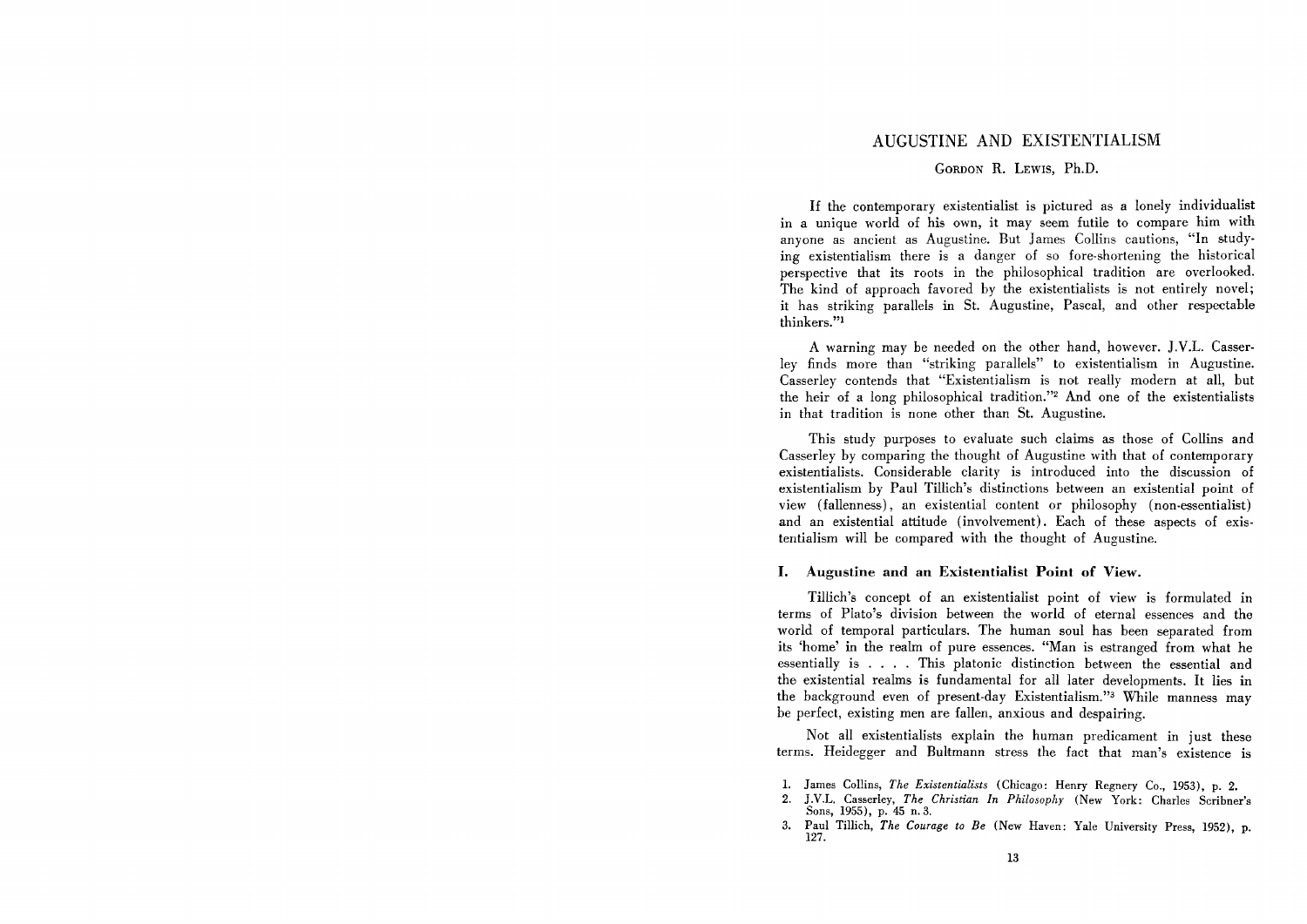inauthentic. According to Buber man is threatened by depersonalization. Berdyaev considers our plight objectivization, externalization, or "thingification.'" In whatever terms, existentialists acknowledge that all is not well with men as they actually exist in the world. Anxiety and despair are therefore the invariable concommitants of human life.

Augustine's account of his own experience seems to indicate such a point of view. His *Confessions* express the incessant restlessness of the individual separated from God. He sought pleasure, honor, and truth, not in God the Creator, but in creatures. His childhood was filled with temper tantrums, pride, inexcusable jealousies, lies and lust. Mentally as well as morally he was restless. Like a character from a modern novel Augustine at the age of thirty was filled with increasing anxiety, a silent trembling, a loathing of self, an internal war. "Inwardly consumed and confounded," he writes, "I became to myself an unfruitful land." That confession inspired T. S. Eliot's protrayal of contemporary life in "The Wasteland."

Augustine's existential standpoint may have arisen not only from his own personal experience, but also from the exigencies of the disintegrating Roman Empire. Daniel D. Williams notes our "kinship in crisis" with Augustine. "His thought was hammered out amid the shattering of a great civilization. Ours, too, is a time of world-shaking struggle, of revolutionary forces let loose."s In such times it is not difficult to see man as fallen.

Augustine's existential standpoint is vividly expressed in the famous statement, "Thou has made us for thyself and our hearts are restless till they find their rest in Thee." That, according to Stanley Romaine Hopper, is the "formula for all Christian existentialism."6 And John Macquarrie in *An Existentialist Theology* suggests the dictum "might be interpreted as meaning that, confronted with the disclosure of that anxiety which relates to nothing in the world but arises from his own being, man has an alternative to that flight into an inauthentic existence of surrender to the world - namely recourse to God, who is the ground of being, Creator of both man and the world."7

Reinhold Niebuhr, who so stressed man's fallenness in recent times, clearly discerns the importance of the existential standpoint in Augustine.

The realization within the post-apostolic church that the primary issue of life and history is the relation of grace to sin, rather than the subordinate problem of eternity to time, comes to its first clear and explicit expression in the thought of Augustine . . . . With Augus-

- 4. Will Herberg, ed., *Four Existentialist Theologians* (Garden City, New York: Doubleday and *Co.,* 1958), p. 18.
- 5. Daniel D. Williams "The Significance of Augustine Today" ed., Roy W. Batten· house) *A Companion to the Study of St. Augustine*, (New York: Oxford University Press, 1955), p. 4.
- 6. Stanley Romaine Hopper, "On the Naming of the Gods in Holerlin and Rilke" Carl Michelson, ed., *Christianity and the Existentialists* (New York: Charles Scribner's Sons, 1956), p. 163.
- 7. John Macquarrie, *An Existential Theology* (London: SCM Press, 1955), p. 71.

tine's elaboration of the Pauline doctrine of original sin, the Christian ages arrive at a full consciousness of the fact that it is not finiteness but the 'false eternal' of sin, the pretension that finiteness has been or can be overcome, which brings confusion and evil into history.<sup>8</sup>

The existentialists' return to the Augustinian insight concerning man's original sinfulness testifies to its particular contemporary relevance. Daniel D. Williams observes,

In rather recent times Augustine's emphasis on man's sinfulness has seemed too pessimistic; but in our day we are seeing even more clearly that a faith which does not recognize the evil of which man is capable cannot cope with our world of concentration camps, mass slaughter, and widespread hopelessness. In a time when plays like *Death of a Salesman* and *A Streetcar Named Desire* express our estimate of the disorder in the human soul, we are ready to understand Augustine when he says that 'we are involved in an evil from which moral effort alone will never extricate us.<sup>39</sup>

While there are undoubtedly differences between the existentialists themselves, Augustine would seem to be a representative of the existential standpoint from which men are viewed as fallen, anxious and unable to save themselves. Augustine's thought, as Tillich admits, "contains more profound insights into the negativities of the human predicament than that of anyone else in early Christianity."lo But Tillich denies that it is exis· tentialist in the technical sense of the term. Augustine's existential point of view is effective within the frame of an essentialist ontology,<sup>11</sup> According to Augustine man is able to transcend the estrangement and ambiguities of human existence in knowledge and life.<sup>12</sup> On the other hand, Tillich insists, an existentialist holds that "Man in the existential situation of finitude and estrangement can reach truth only in an existential attitude. 'Man does not sit on the throne of God,' participating in his essential knowledge of everything that is. Man has no place of pure objectivity above finitude and estrangement. His cognitive function is as existentially conditioned as his whole being."13 Tillich's judgment remains to be examined by comparing Augustine and the philosophy of existentialism.

## **II. Augustine and Existentialism.**

A common slogan of existentialists insists, "Existence is prior to essence." There are varying interpretations of this, but Jean Wahl, in *A*  Short History of Existentialism explains, ". . . the philosophy of existence is essentially the affirmation that existence has no essence (thereby going

- 9. Daniel D. Williams, *op. cit.,* p. 8.
- 10. Paul Tillich, *op. cit.,* p. 128.
- n. *Ibid.*
- *12. Ibid.,* p. 125.
- *13. Ibid.,* p. 126.

<sup>8.</sup> Reinhold Niebuhr, *The Nature and Destiny 0/ Man,* II (New York: Charles Scribner's Sons, 1951), p. 134.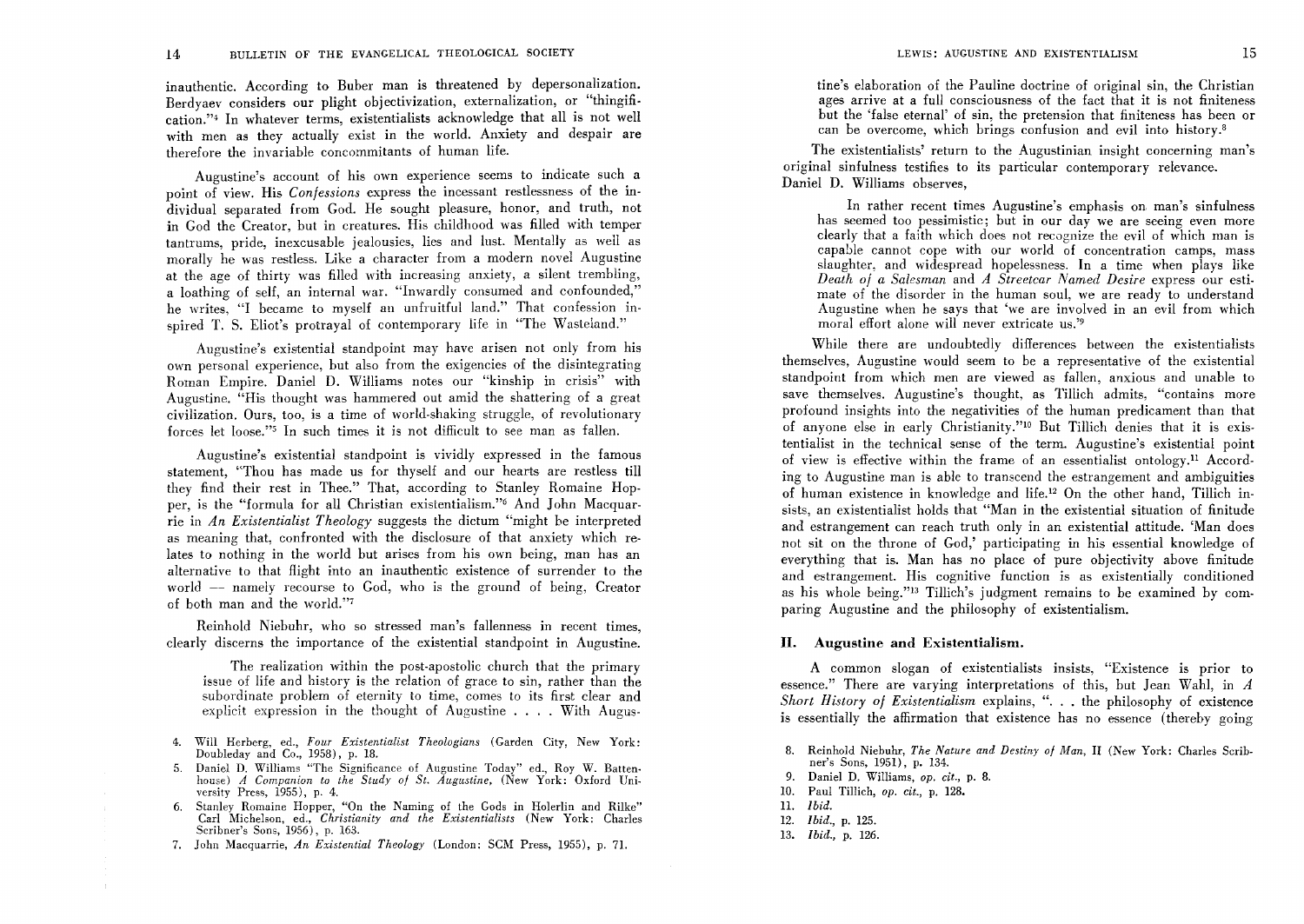further than merely stating that essence comes after existence) ."14 Consider then how this exclusive priority is developed in relation to the priority of the particular over the universal, and faith over reason.

A. The priority of the particular over the universal.

Is the universal prior to things, after things, or in things? An exis· tentialist couldn't care less! He is passionately concerned, not with man· ness, but a particular man - himself! It is not death that he fears, but his own death. Marjorie Grene explains,

It is a fact, indeed, that existentialism put before essence  $-$  but a particular human fact. Not the sense-perceptions of a Thomas, generally accessible in their standard character to all our species, not even the more 'subjective' but equally uniform impressions of Hume. but just the unique, inexpressible *that* of any one conscious being's particular existence—such is the actuality that Kierkegaard and his twentieth century successors agree in referring to when they declare. as their first principle, the priority of existence over essence."<sup>15</sup>

What then is Augustine's position on the priority of the particular over the universal? Casserley argues that the Saint is an existentialist at this point because he received from the Christian doctrine of the Trinity a concept of a person not available to the Greek philosophers. For Plato particulars were not objects of knowledge, but merely objects of opinion. And even for Aristotle the concrete individuals apparent to the senses were not knowable as such. Although perceived individually, they were objects of scientific knowledge only in so far as they could be regarded a particular instance of a universal rule.l6 Furthermore Greek logic had only two kinds of propositions in respect to quantity, the universal and the particular. A singular proposition had to be regarded as universal  $-$  a class which accidentally contained only one member, or as particular  $-$  accidentally but one instance of what would be true of "some." A uniquely singular event was handled awkwardly with either the quantifier "all" or "some."

Inference as Aristotle understood it also failed to provide for singulars. There was either deduction from the universal, or induction from a number of particulars. The singular proposition was ignored. But this is precisely the kind of expression and inference which primarily concerns Christian theology.

The decisive break with Greek thought came when the Cappadocians no longer used *hupostasis* as synonymous with *ousia,* but as denoting the distinctions within the Godhead. For this purpose Latin theology used "persona" and the idea of personality was born. The uniqueness of persons is no longer a matter of their accidents, but of their irrepeatable particular existence. "In other words," Casserley concludes, *"hupostasis* was

- 14. Jean Wahl, *A Short History of Existentialism* (New York: Philosophical Library, 1949), p. 19.
- 15. Marjorie Grene, *Dreadful Freedom* (University of Chicago Press, 1948), p. 4.
- 16. J .V.L. Casserley, op. *cit.,* p. 31.
- *17. Ibid.,* p. 33.

re-defined so as to represent the singular as becoming at last a proper object of knowledge."17 Influenced by this development of thought Augustine sensed the priority of his own individual life and so could write, what no Greek philosopher wrote, *Confessions.* 

Jean Guitton accounts for Augustine's unquestioned emphasis upon his own unique existence quite differently. The idea of the inner history of an individual never suggested itself to the Greek, Guitton claims, "not because the Greek, as is so often said, had no conception of the 'person,' but rather because in the pure Greek view there was no real connection between the event and the person."18 When one of the ancient philosophers contemplated existence, he did so "not by viewing the whole course of his life and drawing on a full memory, but by an intuition of his essence."19 His personal life was morally tainted by existing, and the wise man could not sin. The Israelites were the first to express in a literary way the relationship between existence and sin, and "Saint Augustine is the first man in the West to have attained, in personal fashion, the experience the Jewish people had reached, in a collective way."20

There may be truth in the explanations of both Casserley and Guitton, and both agree that in Augustine's *Confessions* there is a most significant stress upon an individual's existence. Are we then justified in calling Augustine an existentialist? Casserley thinks we are. Augustine's philosophy is not a metaphysic of nature, but of self-conscious religious experience. A philosophy of self-consciousness in our times is called existentialism, therefore we are justified in using the term of Augustine.21

In the judgment of others, since Augustine's stress on the particular does not exclude cognition of universals, his philosophy is not a type of existentialism. Jean Paul Sartre explains that both Christian and atheistic existentialists "think that existence precedes essence, or, if you prefer, that subjectivity must be the starting point."22 Sartre adds that this cannot include an idea of man in the mind of God before God created man. If, like a craftsman, God has a kind of blueprint in mind before He creates, essence would precede existence and the nature of the existent would be determined. The fundamental banner under which all existentialists fly is intended to deny the very thing Augustine asserts. Augustine defends his identification of the Platonic ideas with the mind of God in his *Retractions* saying,

If anyone denies the existence of this eternal Wisdom, then logically  $-$  if a plan of creation was not present to  $God - he$  must hold that without any plan God made what He made, or that, either when He made it or before He made it, He did not know what He

- 18. Jean Guitton, *The Modernity of St. Augustine* (London: Geoffrey Chapman, 1959), p. 10.
- *19. Ibid.,* p. H.
- *20. Ibid.,* pp. 14-15.
- 21. J.V.L. Casserley, op. *cit.,* pp. 44-45.
- 22. Jean Paul Sartre, *Existentialism* (New York: Philosophical Library, 1947), p. 15.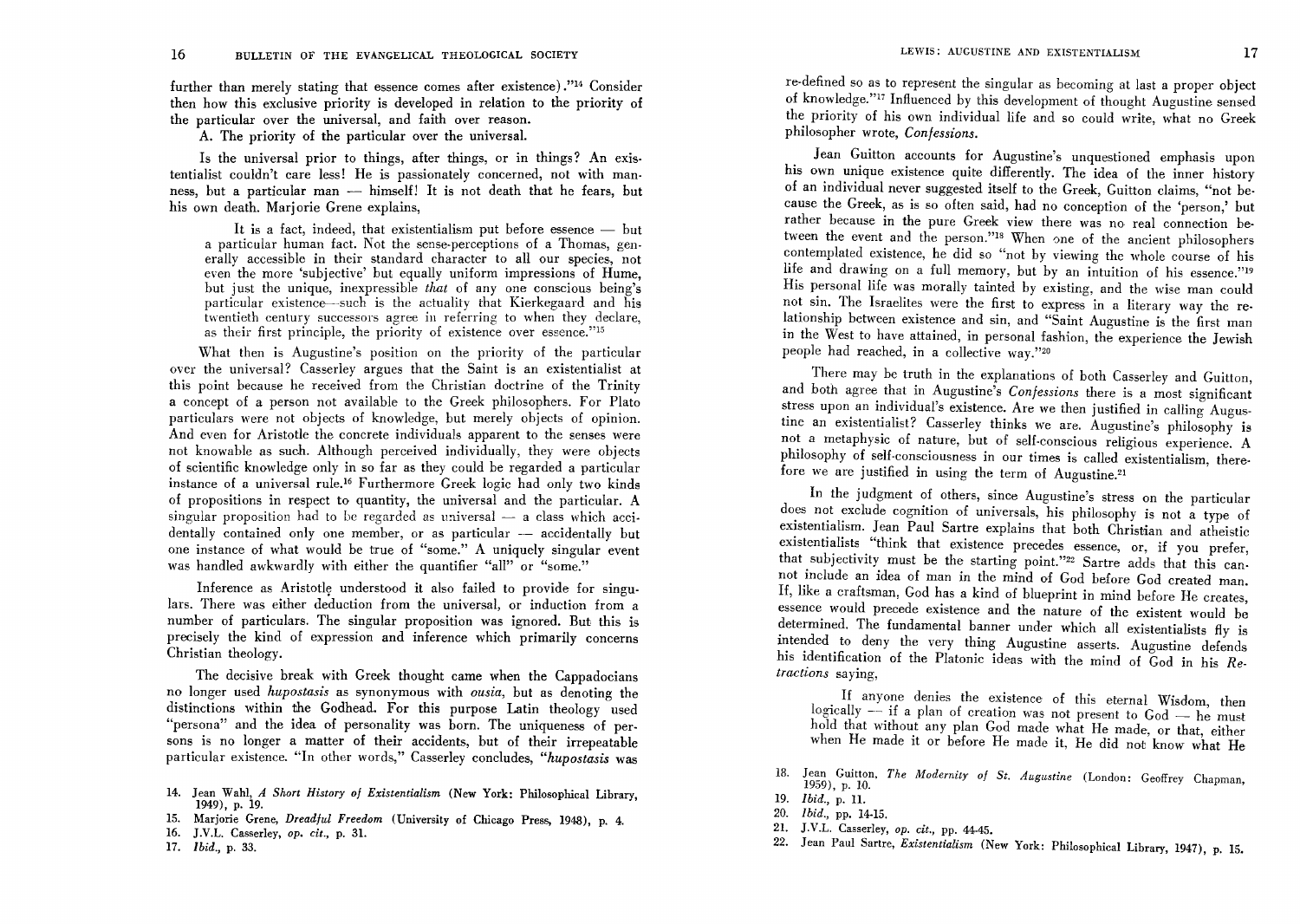made or would make. However, if a plan was present with God, as indeed it was, then Plato seems to have called that the *intelligible world. 23* 

For Augustine, then essence is prior to existence in precisely the sense the existentialists' major dictum excludes.

Furthermore, Augustine held that human knowledge is not limited to *scientia,* the rational cognizance of temporal things, but also included *sapien*tia, the intellectual cognizance of eternal things.<sup>24</sup> God's image in man included a capacity like God's for contemplating changeless truth.

In ascending to knowledge of God we do not draw upon ideas from a former existence, but we ought rather to believe, that the intellectual mind is so formed in its natural order, by a sort of incor· poreal light of an unique kind; as the eye of the flesh sees things adjacent to itself in this bodily light, of which light it is made to be receptive, and adapted to it.25

*Sapientia* provides criteria for normative judgments. With all his at· tempted self·knowledge an existing individual does not know what he ought to be. Nor can he determine the essence of true humanity by abstraction from many particulars. As Augustine puts it,

We do not gather a generic or specific knowledge of the human mind by means of resemblance by seeing many minds with the eyes of the body: but we gaze upon indestructible truth, from which to de· fine perfectly as far as we can, not of what sort is the mind of any one particular man, but of what sort it ought to be upon the divine plan.26

For Augustine, then, essential truth is pre.requisite to value judgments among particulars.

Admittedly sin's noetic effects have blinded man to such normative truth. In order that we may see, divine illumination is necessary. But even a universal illumination which results in some knowledge of God's being and attributes fails to provide insight into God's redemptive plans and purposes in history. That we might know of God's grace a revelation has been mediated to man in the incarnate Christ and the visible signs of Scripture. Credible faith in the propositionally conveyed meaning of these signs will progressively renew a person's intellect so that he can intuit these eternal verities.<sup>27</sup>

Unquestionably Augustine unites an explicit essentialism with his emphasis on the particular. Since the existentialist's priority upon the par· ticular excludes any knowledge of universals, Tillich is right, Augustine is not an existentialist.

- 23. Augustine, "Retractions" I, 3, 2.
- 24. On *the Trinity* XIII, 19, 24.
- *25. Ibid.,* XII, 15, 24.
- *26. Ibid.,* IX, 6.
- 27. Gordon R. Lewis, *Faith and Reason in the Thought of St. Augustine* (Unpub· lished dissertation, Syracuse University, 1959), pp. 150·187.

B. The priority of faith over reason.

. In explaining the philosophy of existence, Jean Wahl did not stop with the affirmation that existence has no essence. He stated a second characteristic of this philosophy, "that one's existence, because it is without essence, is the risk itself."<sup>28</sup> We are, he says, without finding any reason for our existence. "Why we are flung into the world we do not know."29 But we do know that our finite existence is subject to death.

Sartre adds, "If existence does precede essence there is no explaining things away by reference to a fixed and given human nature. In other words, there is no determinism, man is free, man is freedom."30 Life has no meaning *a priori.* "Before you come alive, life is nothing; it's up to you to give it a meaning, and value is nothing else but the meaning that you choose."<sup>31</sup> So we ourselves choose our own being, and there is no reality except in action.<sup>32</sup> These choices which lead to action may be viewed as volitional commitments. For the Christian existentialists they are expressions of faith. Faith is not assent to doctrine or dogma; faith is trust apart from all evidence. In this sense faith precedes knowledge.

Is the Christian existentialist's faith not based on revelation? Rudolph Bultmann as an existentialist asserts that it is, but revelation is not the communication of information by words. It is "an occurrence that puts me in a new situation as a self  $\dots$ . that opening up of what is hidden which is absolutely necessary and decisive for man if he is to achieve 'salvation' or authenticity."33 Man is limited by death for it renders his whole life meaningless. "Revelation is an *occurrence* that abolishes death, not a doctrine that death does not exist. But it is not an occurrence within human life, but rather one that breaks in upon it from outside and there· fore cannot be demonstrated within life itself."34

The priority of faith to reason in existentialism seems to exclude all propositional revelation, historical evidences, or logical arguments from the domain of faith. In discussing Marcel's views Marjorie Grene states the point succinctly, ". . . the absolute, concrete, given fact of faith comes  $first - 'proofs' are only intellectual elaborations of that faith. They are$ at bottom, unnecessary to those who believe and unconvincing to those who do not."35

When Augustine says "If ye will not believe, ye shall not understand,"36 is he taking an existentialist position? At least he stresses what Tillich

- 28. Jean Wahl, *op. cit.,* pp. 19-20.
- 29. *Ibid.*, p. 13.
- 30. Jean Paul Sartre, *op. cit.,* p. 27.
- 31. *Ibid.,* p. 58.
- *32. Ibid.,* p. 39.
- 33. Rudolph Bultmann, "Revelation in the New Testament" Schubert M. Ogden, ed., *Existence* and *Faith* (New York: Living Age Books, 1960), p. 59.
- *34. 1 bid.,* p. 72.
- 35. Marjorie Grene, *op. cit.,* pp. 131·132.
- *36. On the Teacher* II, 37; and many other places.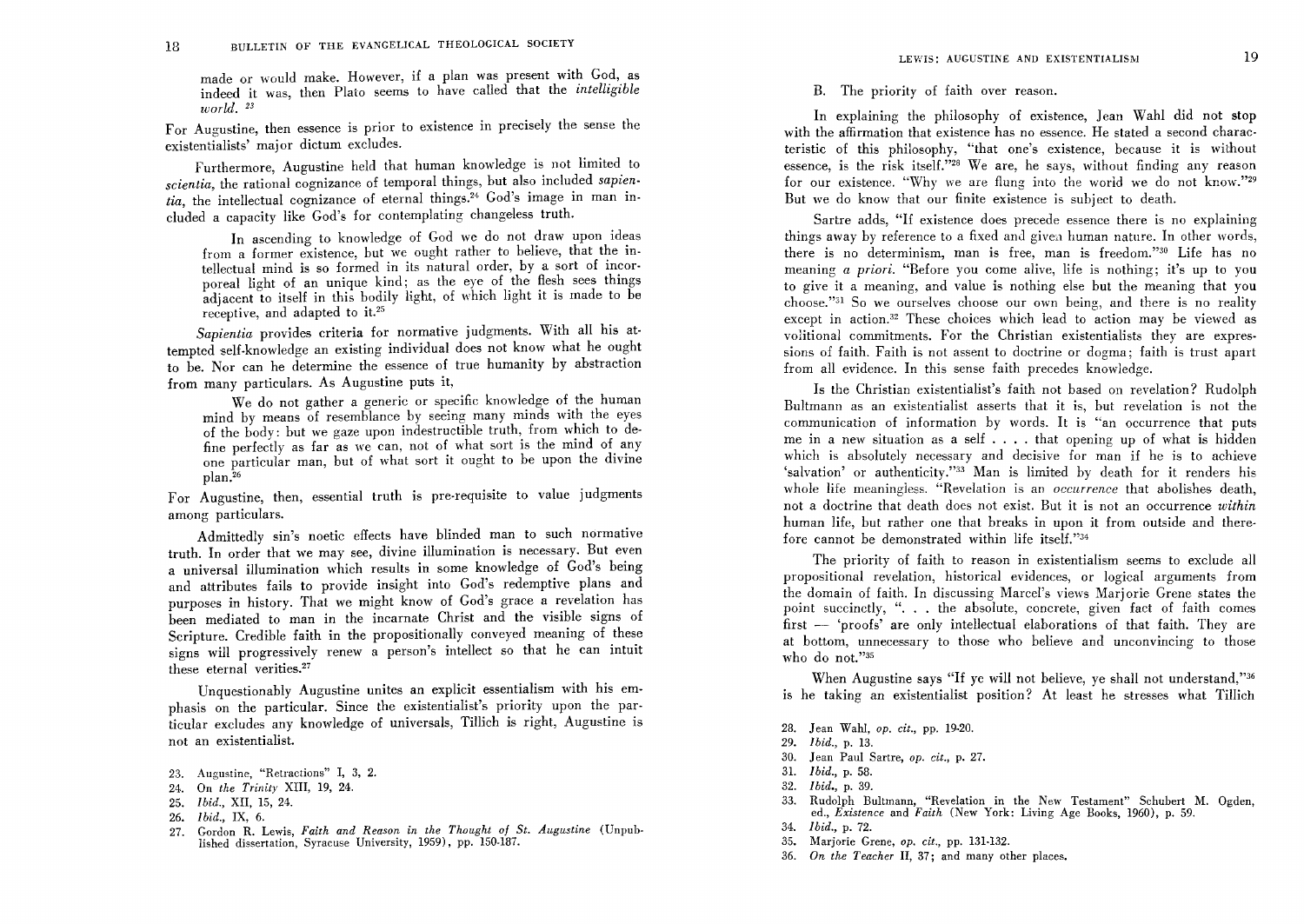calls the existential attitude. Tillich defines the existential attitude as "one of involvement in contrast to a merely theoretical or detached attitude  $\ldots$ participating in a situation, especially a cognitive situation, with the whole of one's existence."37

Meaninglessness threatened Augustine until his passionate commitment to Christ. He said "I know not whence I came hither into this  $$ shall I call it dying life or living death?"<sup>38</sup> Carried along with the crowd; he confessed, "I wallowed in the mud of that deep pit and in the darkness of falsehood, striving often to rise, but being all the more heavily dashed down."<sup>39</sup> In spite of increasing anxiety he could not make the all important decision. "With what scourges of rebuke did I not lash my soul to make it follow me, as I was struggling to go after Thee? Yet it drew back. It refused. It would not make an effort. All its arguments were exhausted and confuted. Yet it resisted in sullen disquiet, fearing the cutting off of that habit by which it was being wasted to death, as if that were death itself."<sup>40</sup> Finally his "not yet" was overcome by God's "Why not now?" Tearfully he fled into the garden and with his whole being made a choice which transformed his existence. As Gilson said, "It was not an intellect that agonized in the night in the garden of Cassicaicum: it was a man."41

Throughout his life by commitment to his people in his many·sided ministry the bishop of Hippo demonstrated an existentialist attitude. Whitney **J.** Oakes can say, "His writing is all created in the light of his own intense mystical experience upon conversion. The inner conviction of its validity colors in one way or another everything he does and everything he says."42 And C. C. Martindale, commenting on Augustine's freedom in expressing his emotions, remarks, "the whole of the *Confessions* is an outpouring of his soul to  $God - God$  is the immediate audience; and only now and again does the author look aside toward his human hearers."<sup>43</sup>

In writing on "The Historical Roots of Niebuhr's Thought" Richard Kroner said,

Niebuhr feels, I would presume, the deepest affinity for one feature in Augustine which has often been called his 'inwardness' - that participation of the heart in his thinking; . . . Augustine applied the 'logic of the heart' before Pascal proclaimed this logic as the only one well adapted to the exigencies of theological problems.<sup>44</sup>

- 37. Paul Tillich, *op. cit.,* pp. 123-125.
- *38. Confessions* I, 6.
- 39. *Ibid.*, III, 11.
- *40. I bid.,* VIII, 7.
- 41. Etienne Gilson, *The Spirit of Medieval Philosophy* (London: Sheed and Ward, 1950), p. 30.
- 42. Whitney J. Oakes, "Introduction" *Basic Writings of St. Augustine* (New York: Random House, 1948), xxi.
- 43. C. C. Martindale, cited by Whitney J. Oakes "Introduction" *Ibid.,* p. xxii.
- 44. Richard Kroner, "The Historical Roots of Niebuhr's Thought" Charles W. Kegley and Robert W. BretalI, eds., *Reinhold Niebuhr* (New York: The Macmillan Co., 1956), p. 188.

But while recognizing an existentialist attitude of involvement in Augustine, we must agree with Tillich, Augustine's thought was not existentialism. His commitment was not apart from knowledge. Neither the will nor the intellect was a separate faculty able to function without the other. Their essential oneness and relational differences along with memory illustrated the Trinity. "These three are one, in that they are one life, one mind, one essence; and whatever else they are severally called in respect to themselves, they are called also together, not plurally, but in the singular number. But they are three in that wherein they are mutually referred to each other."<sup>45</sup> Reason, will and memory were not only inseparably one, but coequal, mutually containing each other.

For I remember that I have memory and understanding and will; and I understand that I understand, and will and remember; and I will that I will, and remember and understand; and I remember together my whole memory, and understand and will.46

For Augustine reason and will are essentially one. And they function together. "What I understand I also believe."<sup>47</sup> And although Augustine sometimes believes an object he does not see, even that faith is not apart from knowledge.

For who cannot see that thinking is prior to believing? For no one believes anything unless he has first thought what it is to be believed. For however suddenly, however rapidly, some thoughts fly before the will to believe, and this presently follows in such wise as to attend them, as it were, in closest conjunction, it is yet necessary that everything which is believed should be believed after thought has preceded: although even belief itself is nothing else than to think with assent. For it is not everyone who thinks that believes, since many think in order that they may not believe; but everybody who believes, thinks,  $-$  both thinks in believing, and believes in thinking  $\ldots$  If faith is not a matter of thought, it is of no account.<sup>48</sup>

Knowledge is prior to faith in Augustine in respect to defining the object to be believed and the reasons why one should believe it. He takes great pains to distinguish faith from blind credulity, wishful thinking and mere opinion. And I take it that if Augustine should address us on existentialism he would distinguish faith, as he understood it, from a nonrational leap or commitment.

While we may not be able of ourselves to see eternal truths of redemption. Augustine maintained, we can rationally examine the incarnate Christ and the linguistic signs of Scripture. After historical and critical examination these give adequate evidence of being trustworthy guides to unseen

- *46. Ibid.*
- *47. On the Teacher* II, 37.
- *48. On the Predestination of the Saints* I, 5.

*<sup>45.</sup> On the Trinity* X, 11, 18.